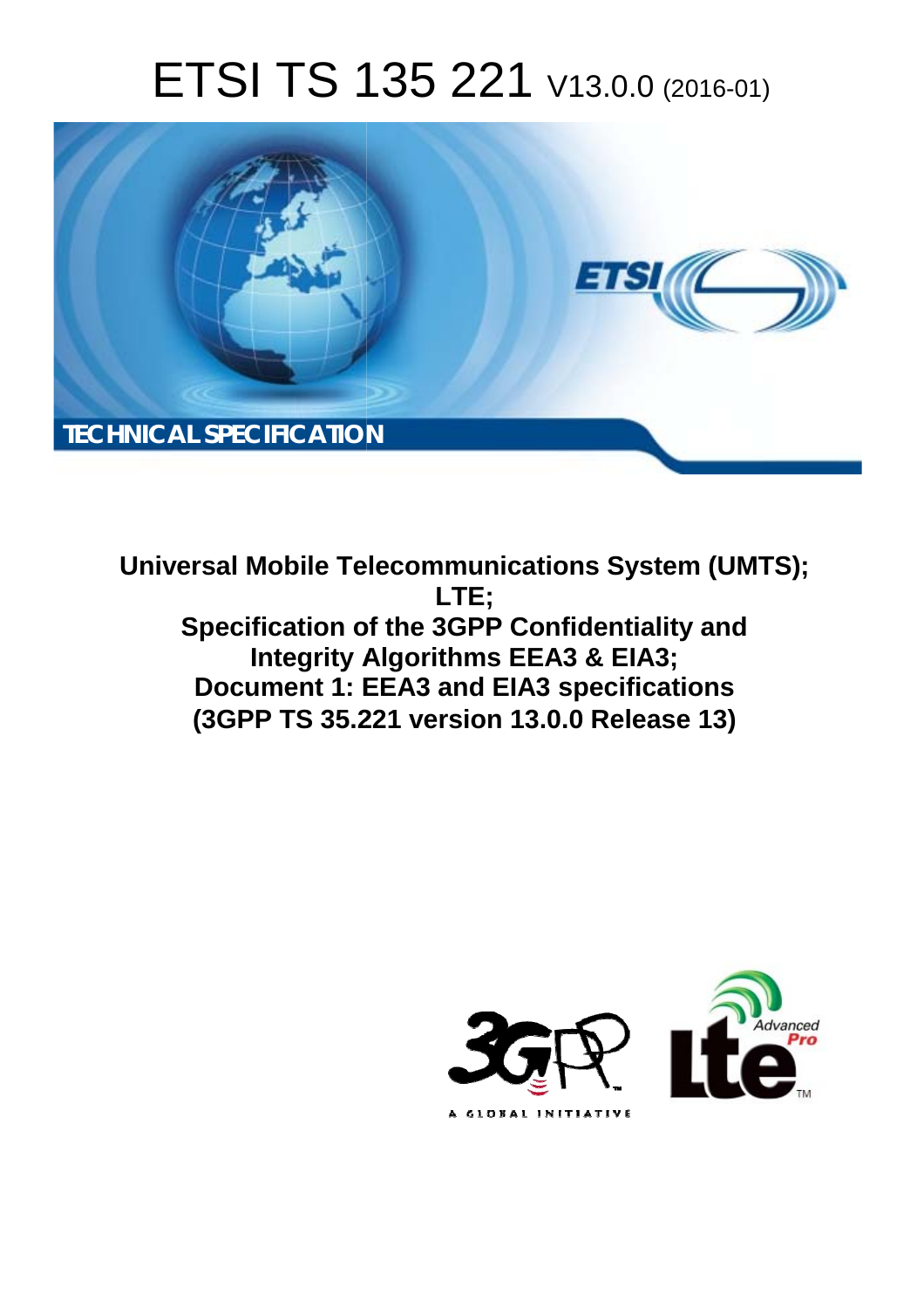Reference RTS/TSGS-0335221vd00

Keywords LTE,SECURITY,UMTS

#### *ETSI*

#### 650 Route des Lucioles F-06921 Sophia Antipolis Cedex - FRANCE

Tel.: +33 4 92 94 42 00 Fax: +33 4 93 65 47 16

Siret N° 348 623 562 00017 - NAF 742 C Association à but non lucratif enregistrée à la Sous-Préfecture de Grasse (06) N° 7803/88

#### *Important notice*

The present document can be downloaded from: <http://www.etsi.org/standards-search>

The present document may be made available in electronic versions and/or in print. The content of any electronic and/or print versions of the present document shall not be modified without the prior written authorization of ETSI. In case of any existing or perceived difference in contents between such versions and/or in print, the only prevailing document is the print of the Portable Document Format (PDF) version kept on a specific network drive within ETSI Secretariat.

Users of the present document should be aware that the document may be subject to revision or change of status. Information on the current status of this and other ETSI documents is available at <http://portal.etsi.org/tb/status/status.asp>

If you find errors in the present document, please send your comment to one of the following services: <https://portal.etsi.org/People/CommiteeSupportStaff.aspx>

#### *Copyright Notification*

No part may be reproduced or utilized in any form or by any means, electronic or mechanical, including photocopying and microfilm except as authorized by written permission of ETSI.

The content of the PDF version shall not be modified without the written authorization of ETSI.

The copyright and the foregoing restriction extend to reproduction in all media.

© European Telecommunications Standards Institute 2016. All rights reserved.

**DECT**TM, **PLUGTESTS**TM, **UMTS**TM and the ETSI logo are Trade Marks of ETSI registered for the benefit of its Members. **3GPP**TM and **LTE**™ are Trade Marks of ETSI registered for the benefit of its Members and of the 3GPP Organizational Partners.

**GSM**® and the GSM logo are Trade Marks registered and owned by the GSM Association.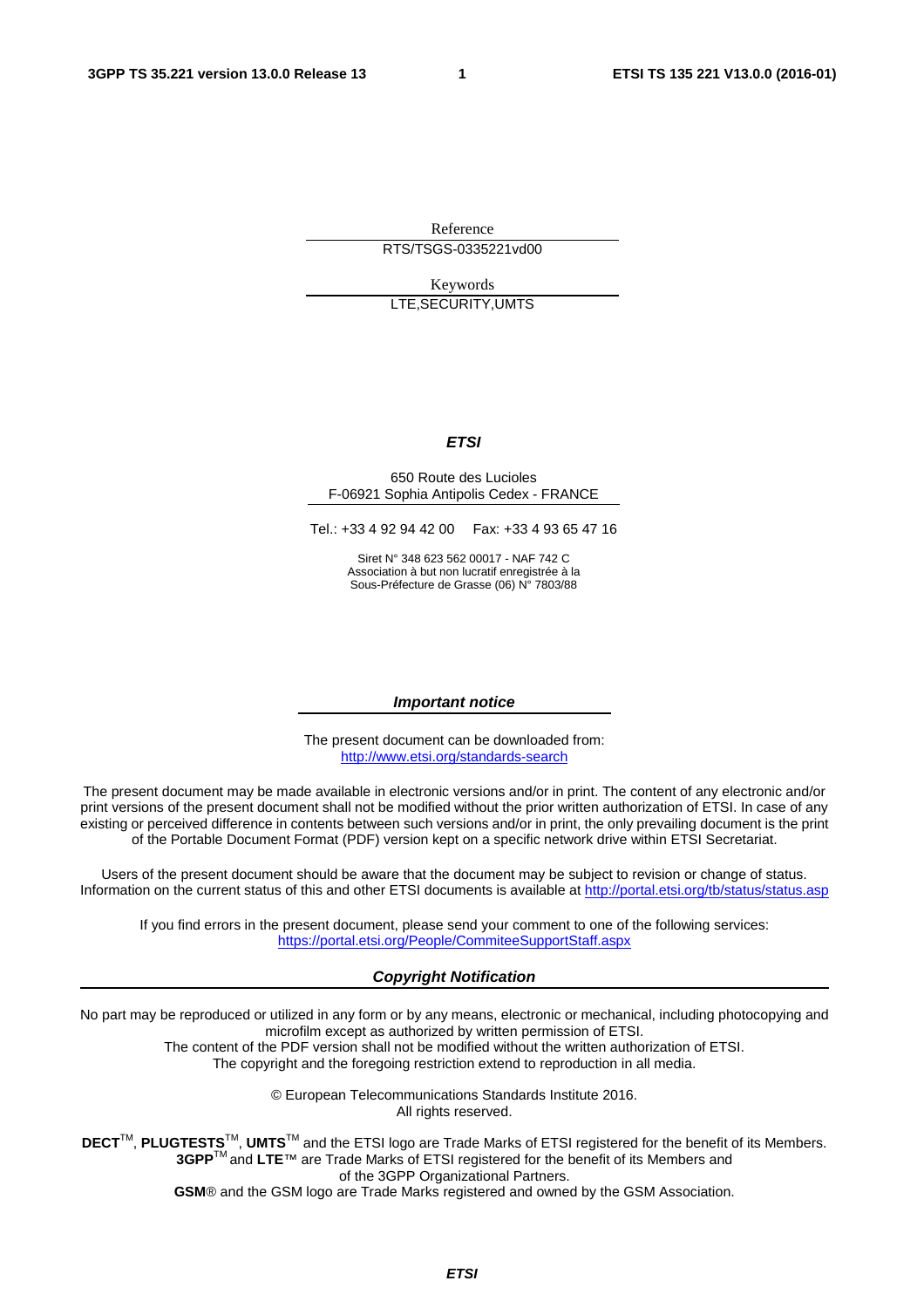# Intellectual Property Rights

IPRs essential or potentially essential to the present document may have been declared to ETSI. The information pertaining to these essential IPRs, if any, is publicly available for **ETSI members and non-members**, and can be found in ETSI SR 000 314: *"Intellectual Property Rights (IPRs); Essential, or potentially Essential, IPRs notified to ETSI in respect of ETSI standards"*, which is available from the ETSI Secretariat. Latest updates are available on the ETSI Web server [\(https://ipr.etsi.org/](https://ipr.etsi.org/)).

Pursuant to the ETSI IPR Policy, no investigation, including IPR searches, has been carried out by ETSI. No guarantee can be given as to the existence of other IPRs not referenced in ETSI SR 000 314 (or the updates on the ETSI Web server) which are, or may be, or may become, essential to the present document.

### Foreword

This Technical Specification (TS) has been produced by ETSI 3rd Generation Partnership Project (3GPP).

The present document may refer to technical specifications or reports using their 3GPP identities, UMTS identities or GSM identities. These should be interpreted as being references to the corresponding ETSI deliverables.

The cross reference between GSM, UMTS, 3GPP and ETSI identities can be found under [http://webapp.etsi.org/key/queryform.asp.](http://webapp.etsi.org/key/queryform.asp)

# Modal verbs terminology

In the present document "**shall**", "**shall not**", "**should**", "**should not**", "**may**", "**need not**", "**will**", "**will not**", "**can**" and "**cannot**" are to be interpreted as described in clause 3.2 of the [ETSI Drafting Rules](http://portal.etsi.org/Help/editHelp!/Howtostart/ETSIDraftingRules.aspx) (Verbal forms for the expression of provisions).

"**must**" and "**must not**" are **NOT** allowed in ETSI deliverables except when used in direct citation.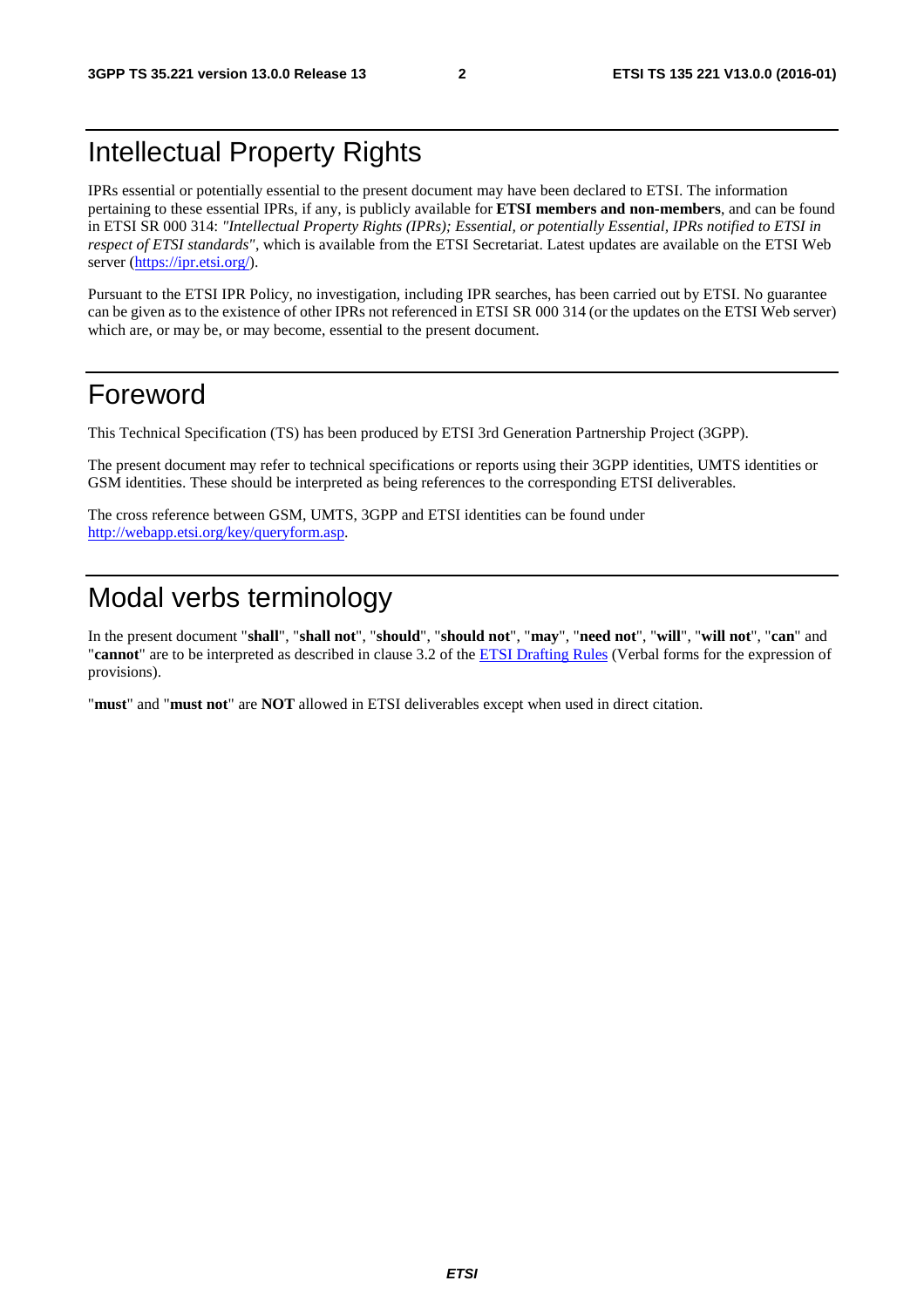$\mathbf{3}$ 

# Contents

| 1                                   |                               |  |  |  |  |  |
|-------------------------------------|-------------------------------|--|--|--|--|--|
| $\overline{2}$                      |                               |  |  |  |  |  |
| $\mathfrak{Z}$<br>3.1<br>3.2<br>3.3 |                               |  |  |  |  |  |
| $\overline{4}$                      |                               |  |  |  |  |  |
|                                     | <b>Annex A (informative):</b> |  |  |  |  |  |
|                                     |                               |  |  |  |  |  |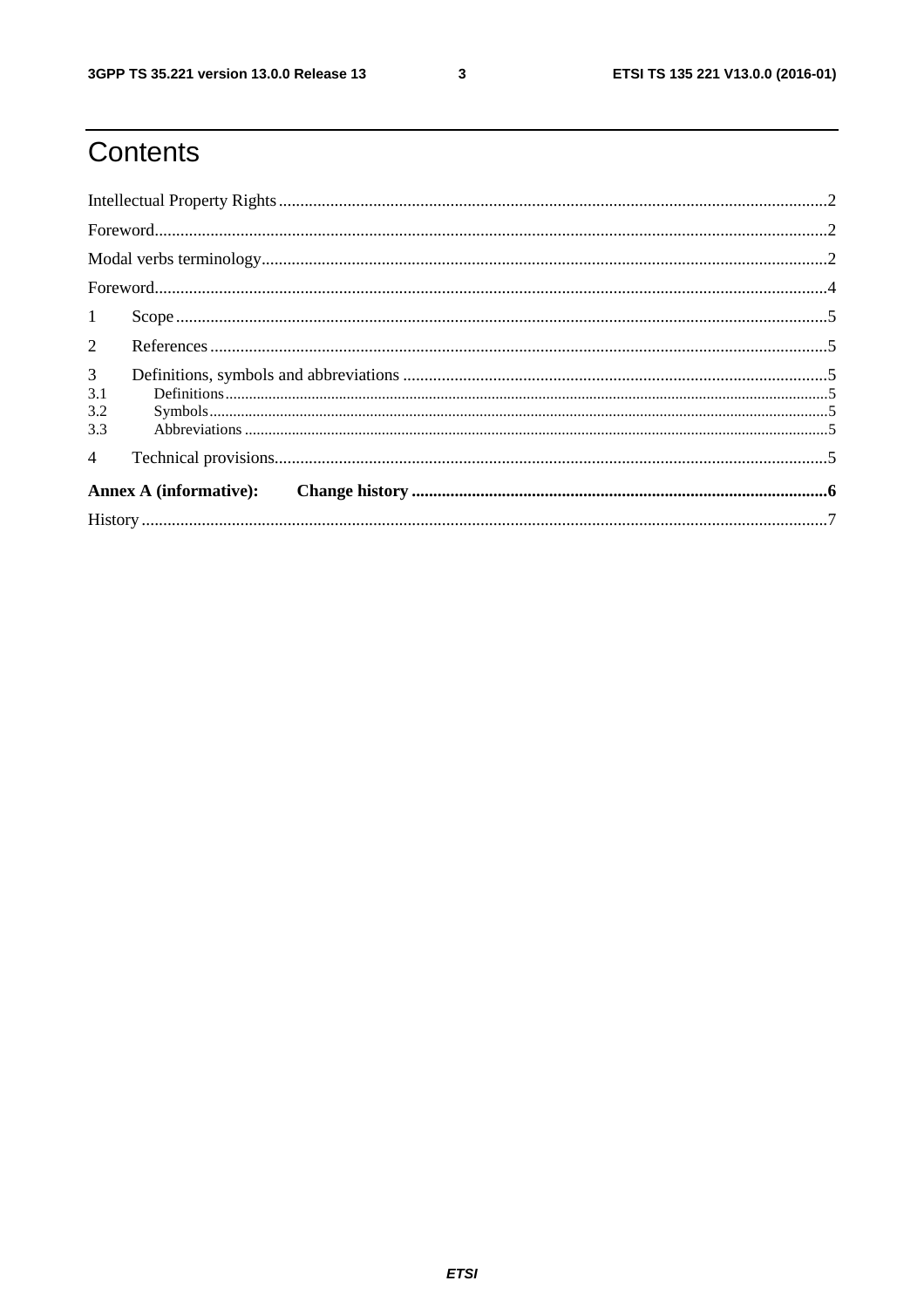# Foreword

This Technical Specification has been produced by the 3<sup>rd</sup> Generation Partnership Project (3GPP).

The contents of the present document are subject to continuing work within the TSG and may change following formal TSG approval. Should the TSG modify the contents of the present document, it will be re-released by the TSG with an identifying change of release date and an increase in version number as follows:

Version x.y.z

where:

- x the first digit:
	- 1 presented to TSG for information;
	- 2 presented to TSG for approval;
	- 3 or greater indicates TSG approved document under change control.
- y the second digit is incremented for all changes of substance, i.e. technical enhancements, corrections, updates, etc.
- z the third digit is incremented when editorial only changes have been incorporated in the document.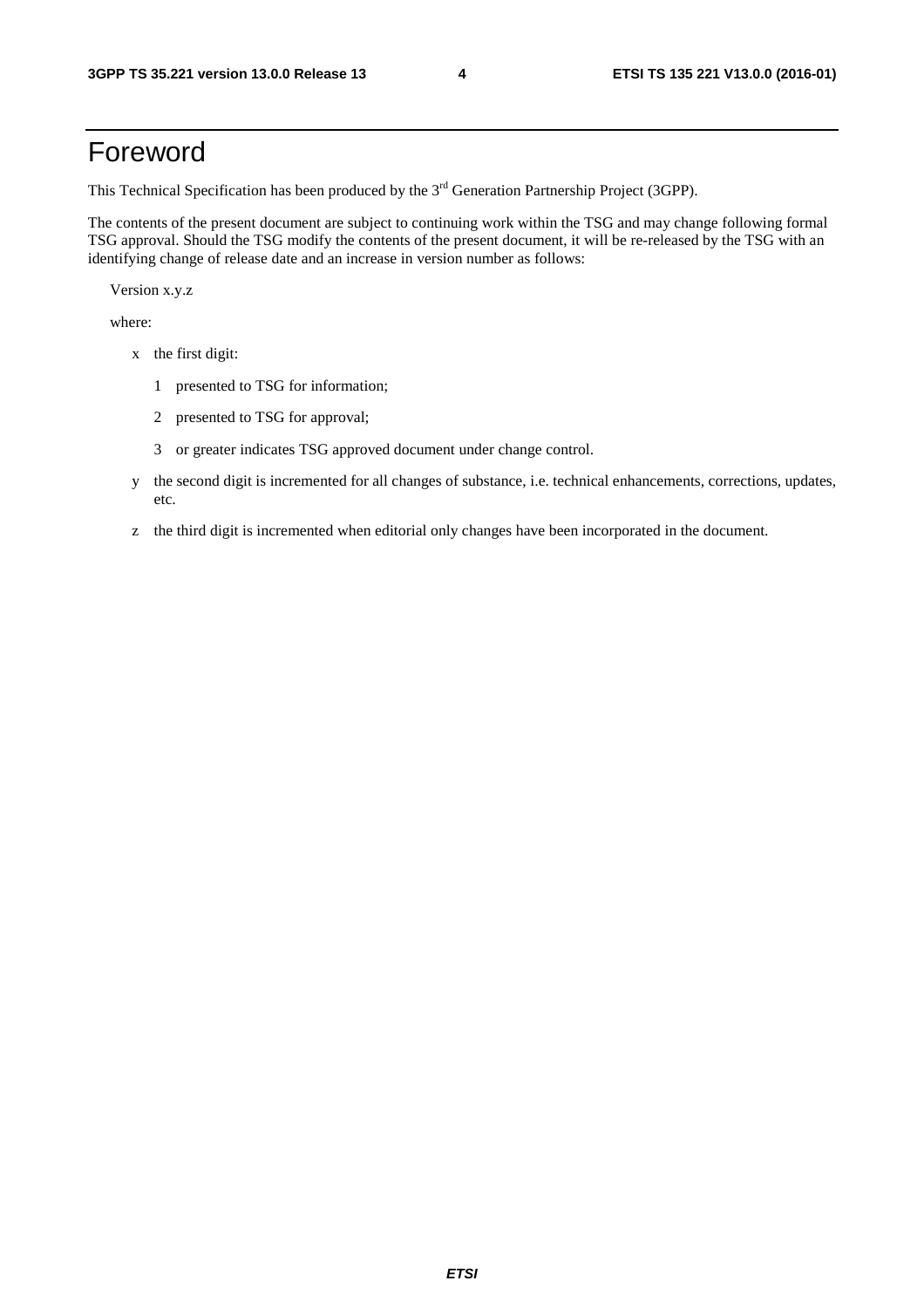### 1 Scope

The present document specifies the 3GPP confidentiality and integrity algorithms known as EEA3 and EIA3.

# 2 References

The following documents contain provisions which, through reference in this text, constitute provisions of the present document.

- References are either specific (identified by date of publication, edition number, version number, etc.) or non-specific.
- For a specific reference, subsequent revisions do not apply.
- For a non-specific reference, the latest version applies. In the case of a reference to a 3GPP document (including a GSM document), a non-specific reference implicitly refers to the latest version of that document *in the same Release as the present document*.
- [1] 3GPP TR 21.905: "Vocabulary for 3GPP Specifications".
- [2] ETSI TC SAGE "Specification of the 3GPP Confidentiality and Integrity Algorithms 128-EEA3 & 128-EIA3; Document 1: 128-EEA3 & 128-EIA3 Specification" version 1.7.
- NOTE: Reference [2] is available via <http://www.etsi.org/WebSite/OurServices/Algorithms/3gppalgorithms.aspx> and is subject to licensing conditions described at this site.

# 3 Definitions, symbols and abbreviations

### 3.1 Definitions

For the purposes of the present document, the terms and definitions given in TR 21.905 [1] and in the SAGE Specification [2] apply. A term defined in the present document takes precedence over the definition of the same term, if any, in TR 21.905 [1].

### 3.2 Symbols

For the purposes of the present document, the symbols defined in the SAGE Specification [2] apply.

### 3.3 Abbreviations

For the purposes of the present document, the abbreviations given in TR 21.905 [2] and in the SAGE Specification [2] apply. An abbreviation defined in the present document takes precedence over the definition of the same abbreviation, if any, in TR 21.905 [1].

# 4 Technical provisions

The technical provisions of the current document are contained in the SAGE Specification [2].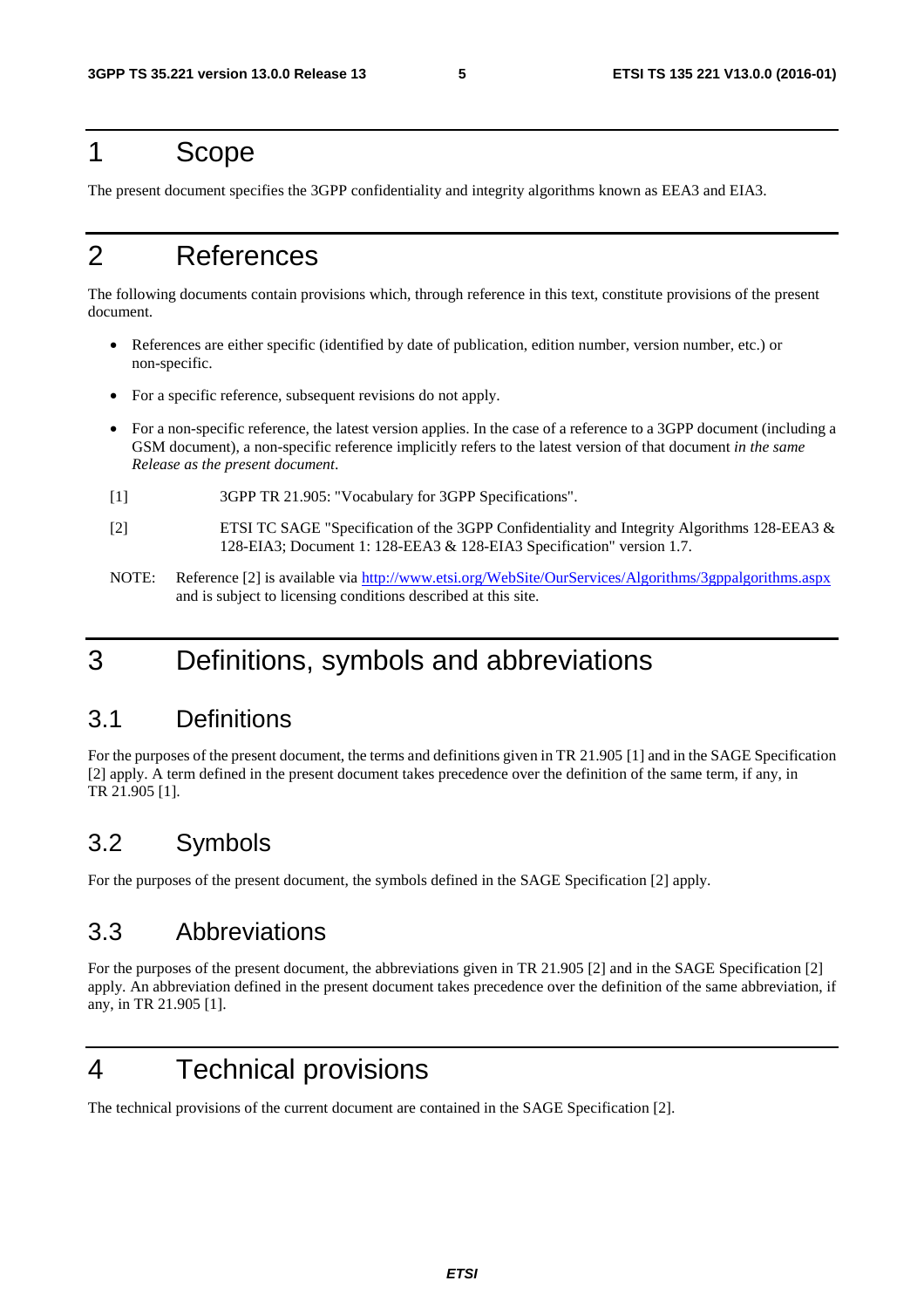# Annex A (informative): Change history

| <b>Change history</b> |       |                     |    |     |                                                                                                                       |               |               |  |  |
|-----------------------|-------|---------------------|----|-----|-----------------------------------------------------------------------------------------------------------------------|---------------|---------------|--|--|
| <b>Date</b>           | TSG#  | <b>TSG Doc.</b> ICR |    |     | <b>Rev Subject/Comment</b>                                                                                            | <b>Old</b>    | <b>New</b>    |  |  |
| 2011-07               | SA-53 | SP-110500           |    | $-$ | Submission for Information and Approval                                                                               | $- - -$       | 1.0.0         |  |  |
| 2011-09               | SA-53 | SP-110565           |    | --  | Submission for Information and Approval - correction of cover<br>sheet and update of TSG Doc. field in Change History | 1.0.0         | 1.0.1         |  |  |
| 2012-01               | $-$   | $-$                 | -- | --  | Publication                                                                                                           | 1.0.1         | 11.0.0        |  |  |
| 2012-05               | $-$   | $-$                 | -- | --  | Reference 2 now to specific version                                                                                   | 11.0.0 11.0.1 |               |  |  |
| 2014-09               |       |                     |    |     | Update to Rel-12 version (MCC)                                                                                        | 11.0.1        | 12.0.0        |  |  |
| 2016-01               |       |                     |    |     | Update to Rel-13 version (MCC)                                                                                        |               | 12.0.0 13.0.0 |  |  |